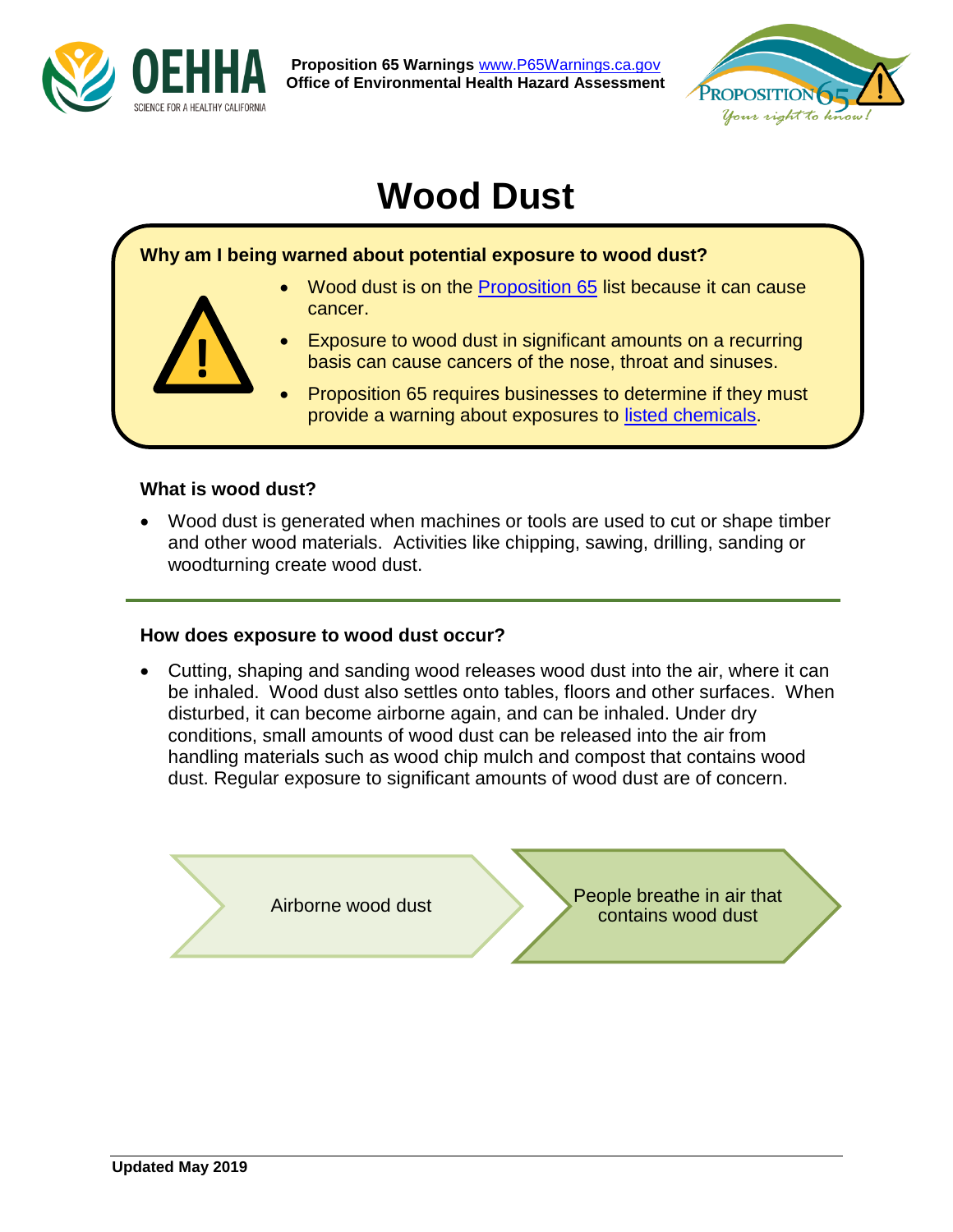#### **How can I reduce my exposure to wood dust?**

- $\checkmark$  Work outside, if possible, when you are sanding or creating fine wood dust. Wear a dust mask that fits snugly and comfortably.
- If you often work with wood, are a hobbyist, or do home improvement projects with wood:
	- ▶ Consider installing a dust-collection or air-filtration system in your indoor work space to help capture and remove wood dust at the source.
	- ▶ Consider using a saw hood or a sanding table that has suction to pull dust particles downward to prevent inhalation, especially if you are sanding wood that is glued, laminated or has synthetic finishes.

Do not use brooms, blowers, fans or compressed air to move the dust.

- ▶ Vacuum with a high-efficiency particulate air (HEPA) filter or use a shop vacuum cleaner with a HEPA filter, if possible.
- ▶ Use wet clean-up methods, such as removing dust with wet rags.
- Carefully bag and seal wood dust from vacuum or other dust extraction systems.

 $\checkmark$  Change out of clothes that contain wood dust before entering your home, car, or other areas.

#### **For more information:**

#### **General Fact Sheets and Resources**

- US Department of Labor (DOL) Occupational Safety and Health Administration (OSHA)
	- ▶ Wood Products <https://www.osha.gov/SLTC/etools/sawmills/dust.html>
	- ▶ Wood Dust <https://www.osha.gov/SLTC/wooddust/evaluation.html>
- California Department of Public Health (CDPH)
	- ▶ Wood Dust and Occupational Asthma [https://www.cdph.ca.gov/Programs/CCDPHP/DEODC/OHB/WRAPP/CDPH%](https://www.cdph.ca.gov/Programs/CCDPHP/DEODC/OHB/WRAPP/CDPH%20Document%20Library/WoodDust-eng.pdf) [20Document%20Library/WoodDust-eng.pdf](https://www.cdph.ca.gov/Programs/CCDPHP/DEODC/OHB/WRAPP/CDPH%20Document%20Library/WoodDust-eng.pdf)
- Oregon Institute of Occupational Health Services (Oregon OSHA)
	- ▶ Wood Dust Fact Sheet <http://osha.oregon.gov/OSHAPubs/factsheets/fs17.pdf>
- Canadian Centre for Occupational Health and Safety (CCOHS)
	- ▶ Wood Dust Health Effects [https://www.ccohs.ca/oshanswers/chemicals/wood\\_dust.html](https://www.ccohs.ca/oshanswers/chemicals/wood_dust.html)

### **Scientific Information on Wood Dust**

- State of California Department of Industrial Relations (DIR)
	- ▶ Wood Dusts [https://www.dir.ca.gov/oshsb/documents/Airborne-Contaminants-Wood-Dust](https://www.dir.ca.gov/oshsb/documents/Airborne-Contaminants-Wood-Dust-and-Western-Red-Cedar-1-TLV-2005.pdf)[and-Western-Red-Cedar-1-TLV-2005.pdf](https://www.dir.ca.gov/oshsb/documents/Airborne-Contaminants-Wood-Dust-and-Western-Red-Cedar-1-TLV-2005.pdf)